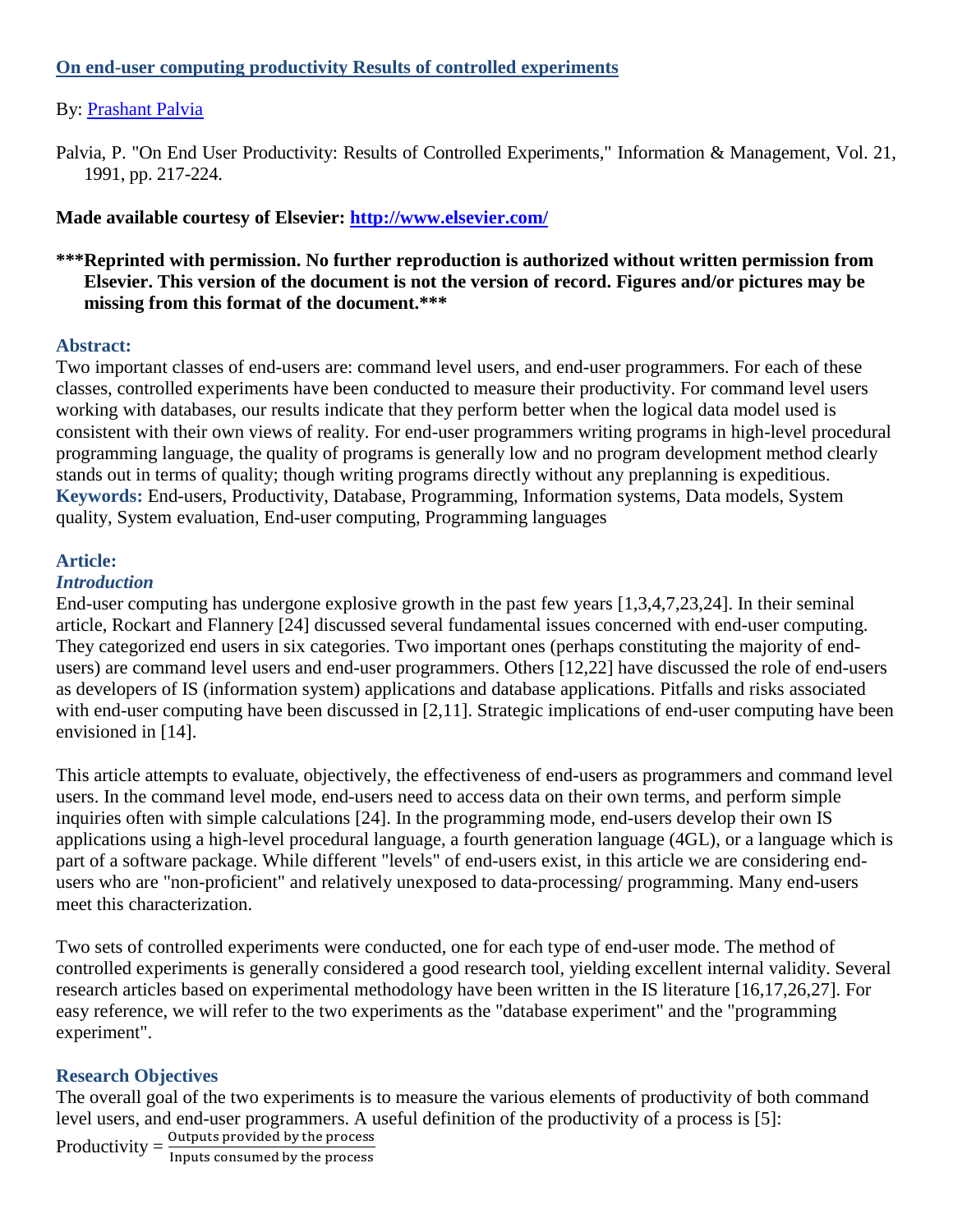The elements of productivity addressed in this article include: outputs, inputs, and productivity itself. In both experiments, input is readily defined as the time taken to complete the given task. Surrogate measures have been used for measuring output. We describe the motivation, objectives and surrogate measures for each experiment below.

# *The Database Experiment*

Our focus in this study is to examine the effectiveness of non-proficient end-users in working with databases. In terms of previous work, Juhn and Naumann [16] examined the effectiveness of different schema representations based on different data models; however, end-users seldom work with schemas but work directly with actual data. Hoffer [15] looked at the relationships between the ways subjects perceived data architecture, and cognitive style and DP background, and had either insignificant or mixed results. Again, end-users generally do not have the data architecture options elicited in Hoffer's work and usually have to conform to what is available. Finally, a recent study by Boehm-Davis et al [6] examined the effects of three database formats: spatial, tabular, and verbal on the retrieval performance of users. While, this study indicated the superiority of each format under unique user requirements, currently commercial databases management systems (DBMS) typically do not provide spatial or verbal formats. Most commercial DBMS are "tabular" in nature and are based on prevalent logical data models.

To a command level end-user, a database may be expressed using one of several logical data models. The three established data models that exist today are the hierarchical model [19,21], network model [8,25], and the relational model [9,10,19,21]. In recent years, the relational model has gained wider acceptance because of several user-oriented features [10]. We included a fourth model in our study, the object-oriented model, where the logical representation of data matches the user's perception of reality. The object-oriented model is currently being emphasized in the IS literature, and has even appeared in some text books (e.g. [19]).

Command level users primarily interface with a database and retrieve information from it. Given a database, the output of the users can indirectly be measured by their understanding of the meaning of the various data elements and data relationships present in the database. This " understanding" is, therefore, our surrogate measure of output.

The following productivity-related objectives are addressed in this experiment:

1. Validate the end-user understanding of the meaning of the database for the database expressed in each of the logical data models.

2. Compare the logical models on the basis of end-user understanding.

3. Compare the efficiency of the end-user (as measured by the time to complete a given task) in understanding the database, using the different logical models.

4. Compare the productivity of the end-user for the different logical models.

## *The Programming Experiment*

The quality of computer programs developed by end-users is generally suspect, and many examples exist of the consequences [11]. This may not be a serious problem when end-users use well-tested software packages (e.g., spreadsheets, database systems, graphics, etc.). But, when the end-users develop their own computer programs using a high-level procedural language (without the benefit of formal training in logic development and programming), the quality and accuracy of these programs may be compromised. As such, the goal of this experiment is to evaluate the productivity of end-users when they write programs in a high level language. Previous studies have generally focused on computer program development methods in the context of programmers or more experienced users [13,17,26].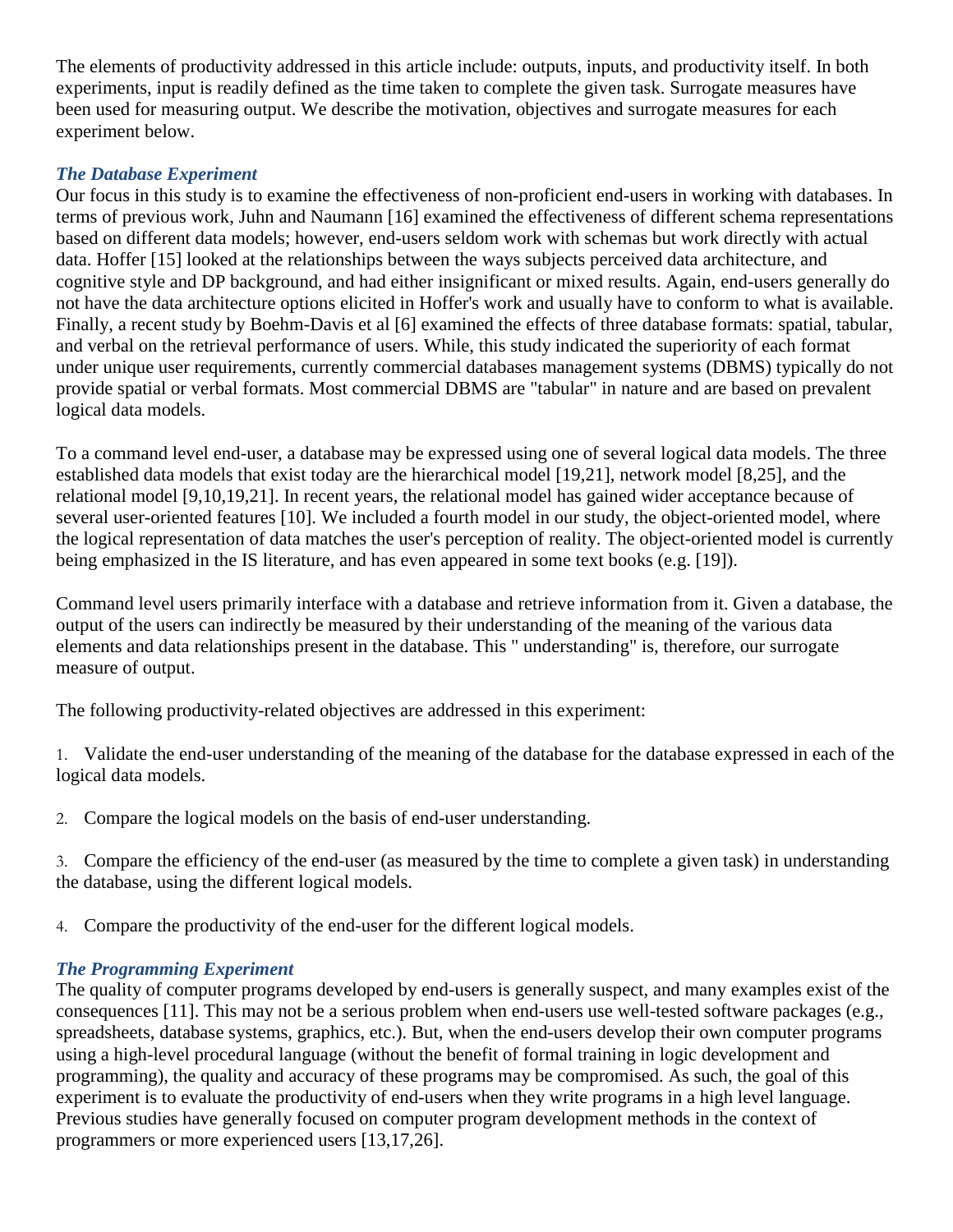The surrogate measure of the output aspect of productivity used in this experiment is the quality of the program. Quality is broken into three components: accuracy of the program, degree of structure in the program [18], and efficiency of the program. Efficiency of the program is measured in several ways, e.g., the length of code, the memory requirements, and the CPU time to execute. Since end-user programs are generally short and ad hoc, the concern for the efficiency of programs is not overriding.

| Table 1                                                                                               |         |                                                         |       |  |  |
|-------------------------------------------------------------------------------------------------------|---------|---------------------------------------------------------|-------|--|--|
| Subject Profile for the Database Experiment                                                           |         |                                                         |       |  |  |
| Total number of subjects: 149                                                                         |         |                                                         |       |  |  |
| <b>SUBJECT'S YEAR</b><br>IN SCHOOL                                                                    |         | GENDER                                                  |       |  |  |
| Freshman:                                                                                             | 4.0%    | Male:                                                   | 52.3% |  |  |
| Sophomore:                                                                                            | 20.1%   | Female:                                                 | 47.7% |  |  |
| Junior:                                                                                               | 57.7%   |                                                         |       |  |  |
| Senior:                                                                                               | 16.2%   |                                                         |       |  |  |
| Graduate                                                                                              |         |                                                         |       |  |  |
| student:                                                                                              | 2.0%    |                                                         |       |  |  |
| <b>JOB CLASS</b>                                                                                      |         |                                                         |       |  |  |
| Management:                                                                                           | 20.0%   |                                                         |       |  |  |
| Clerical:                                                                                             | 39.3%   |                                                         |       |  |  |
| Sales:                                                                                                | 9.3%    |                                                         |       |  |  |
| Analyst:                                                                                              | 0.7%    |                                                         |       |  |  |
| Labor:                                                                                                | $8.6\%$ |                                                         |       |  |  |
| Other:                                                                                                | 22.1%   |                                                         |       |  |  |
|                                                                                                       |         |                                                         |       |  |  |
| Mean GPA = $2.80$ , standard deviation = $0.47$<br>Mean Number of Computer courses $= 1.19$ ,         |         |                                                         |       |  |  |
| std. $dev = 0.82$                                                                                     |         |                                                         |       |  |  |
|                                                                                                       |         | Median total experience = 48 months, std. dev. = $29.3$ |       |  |  |
| Median computer experience $= 3.5$ months,                                                            |         |                                                         |       |  |  |
| std. dev. $= 16.2$                                                                                    |         |                                                         |       |  |  |
|                                                                                                       |         |                                                         |       |  |  |
| Subject Profile for the Programming Experiment                                                        |         |                                                         |       |  |  |
| Total number of subjects: 83                                                                          |         |                                                         |       |  |  |
| <b>SUBJECT'S YEAR</b><br><b>GENDER</b>                                                                |         |                                                         |       |  |  |
| IN SCHOOL                                                                                             |         |                                                         |       |  |  |
| Sophomore:                                                                                            | 25.6%   | <b>GENDER</b>                                           |       |  |  |
| Junior:                                                                                               | 46.4%   | Male:                                                   | 57.8% |  |  |
| Senior:                                                                                               | 14.6%   | Female:                                                 | 42.2% |  |  |
| Graduate                                                                                              |         |                                                         |       |  |  |
| student:                                                                                              | 13.4%   |                                                         |       |  |  |
| <b>JOB CLASS</b>                                                                                      |         | <b>FUNCTIONAL AREA</b>                                  |       |  |  |
| Management:                                                                                           | 18.7%   | Accounting:                                             | 13.5% |  |  |
| Clerical:                                                                                             | 30.7%   | Finance:                                                | 23.2% |  |  |
| Sales:                                                                                                | 17.3%   | Marketing:                                              | 13.4% |  |  |
| Analyst:                                                                                              | 2.7%    | MIS:                                                    | 4.9%  |  |  |
| Labor:                                                                                                | 17.3%   | Management:                                             | 24.4% |  |  |
| Data Proc.                                                                                            | 4.0%    | Real Estate:                                            | 1.2%  |  |  |
| Other:                                                                                                | 9.3%    | Other.                                                  | 19.4% |  |  |
| Mean GPA = $2.65$ , standard deviation = 0.79                                                         |         |                                                         |       |  |  |
| Mean Number of Computer courses $= 1.96$ ,                                                            |         |                                                         |       |  |  |
| std. dev. $= 2.02$                                                                                    |         |                                                         |       |  |  |
| Median total experience = 48 months, std. dev. = $52.77$<br>Median computer experience $= 12$ months, |         |                                                         |       |  |  |
| std. dev. $= 24.55$                                                                                   |         |                                                         |       |  |  |

There is no single dominant method of pro-gram development. There are several methods in use, and several that are recommended (both at various levels of complexity). To get a realistic assessment of program development by end-users, the following four are considered:

1. Develop the logic of the underlying task using a flow diagram and then write the computer pro-gram.

2. Develop the logic of the underlying task using pseudocode (also called "structured description") and then write the computer program.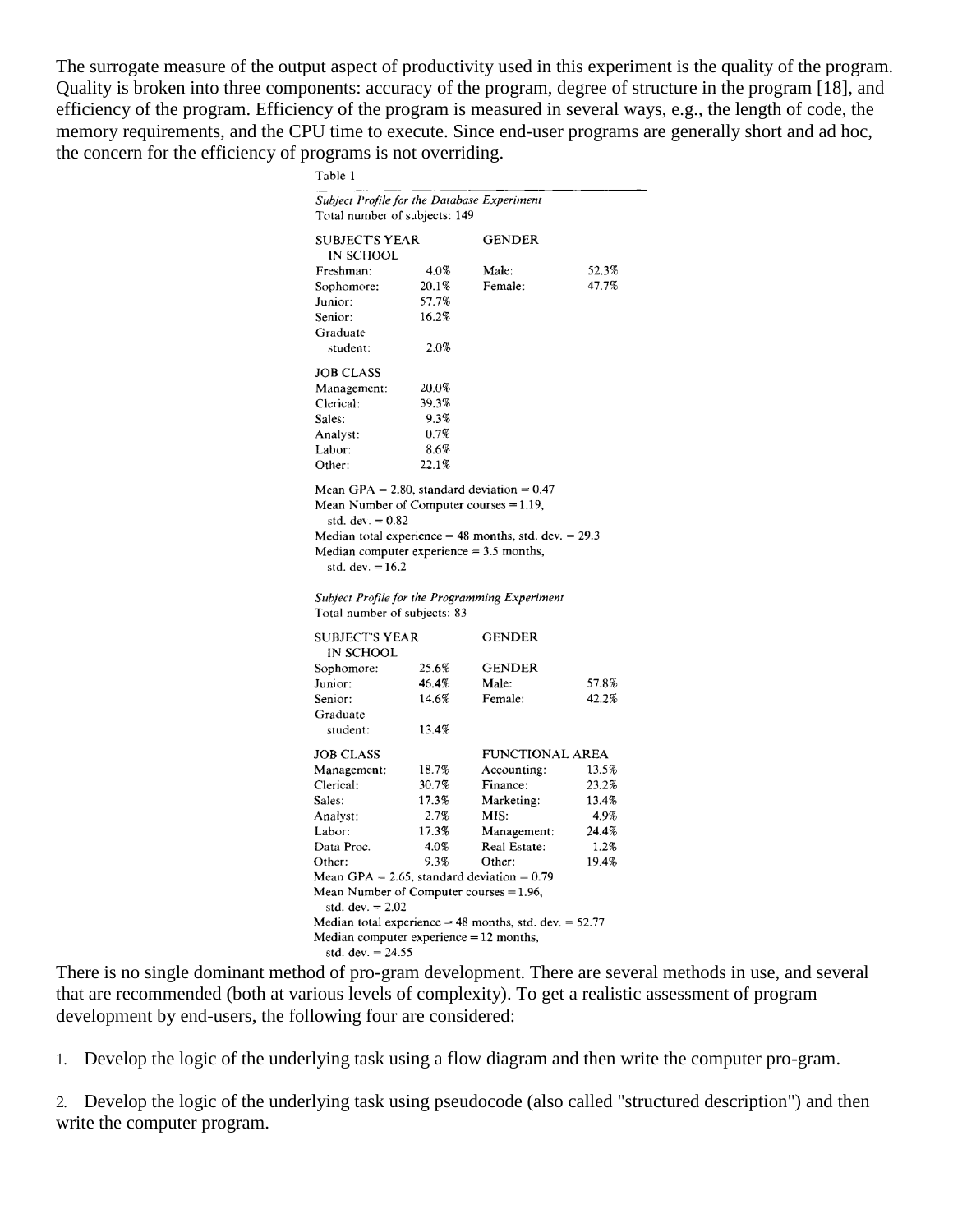- 3. Develop the logic of the underlying task using narrative description and then write the computer program.
- 4. Do not formally develop the logic of the program, instead directly write the computer program.

Given these methods, the following productivity-related objectives are addressed in this experiment:

1. Measure the quality of end-user written computer programs written in procedural language. Quality is further broken into three components: accuracy of the program, degree of structure of the program, and efficiency of the program.

2. Compare the four program development methods on quality components.

3. Compare the four program development methods on end-user efficiency (as measured by the time taken to complete a given programming task).

4. Compare the productivity of the end-user with the four program development methods.

### **Research Methodology**

As stated earlier, experiments were the basis for data collection. Controlled experiments were conducted on subjects who were students in an introductory computers/MIS class in the business school of a major American university.

We have reasons to believe that the subjects reflected characteristics of most end-users. Just as end-users are not experts in data processing or programming, these subjects were also not experts as this was their first course introducing them to computers, MIS, and programming. All end-users are somewhat computer-literate and these subjects were by the time the experiment was conducted. It was conducted in the last week of the semester; by then, they had been introduced to basic concepts in computers, MIS, and some programming. Most of the subjects were either currently holding full-time jobs or had prior job experience. The demographic profiles of the subjects in each of the two experiments are shown in Table 1.

Now, we describe the specific and unique features of the methodology used for each experiment.

### *The Database Experiment*

An organizational database problem was developed. It consisted of three entity classes: Department, Employee, and Project. The relationship between Department and Employee is one to many, and the relationship between Employee and Project is many to many (see the corresponding data structure diagram in *Figure 1).* Based on this problem, databases based on several logical models were developed containing actual data values. For each logical model, data files were created and displayed to the subjects on paper.



Fig. 1. Data Structure Diagram for an Organizational Database.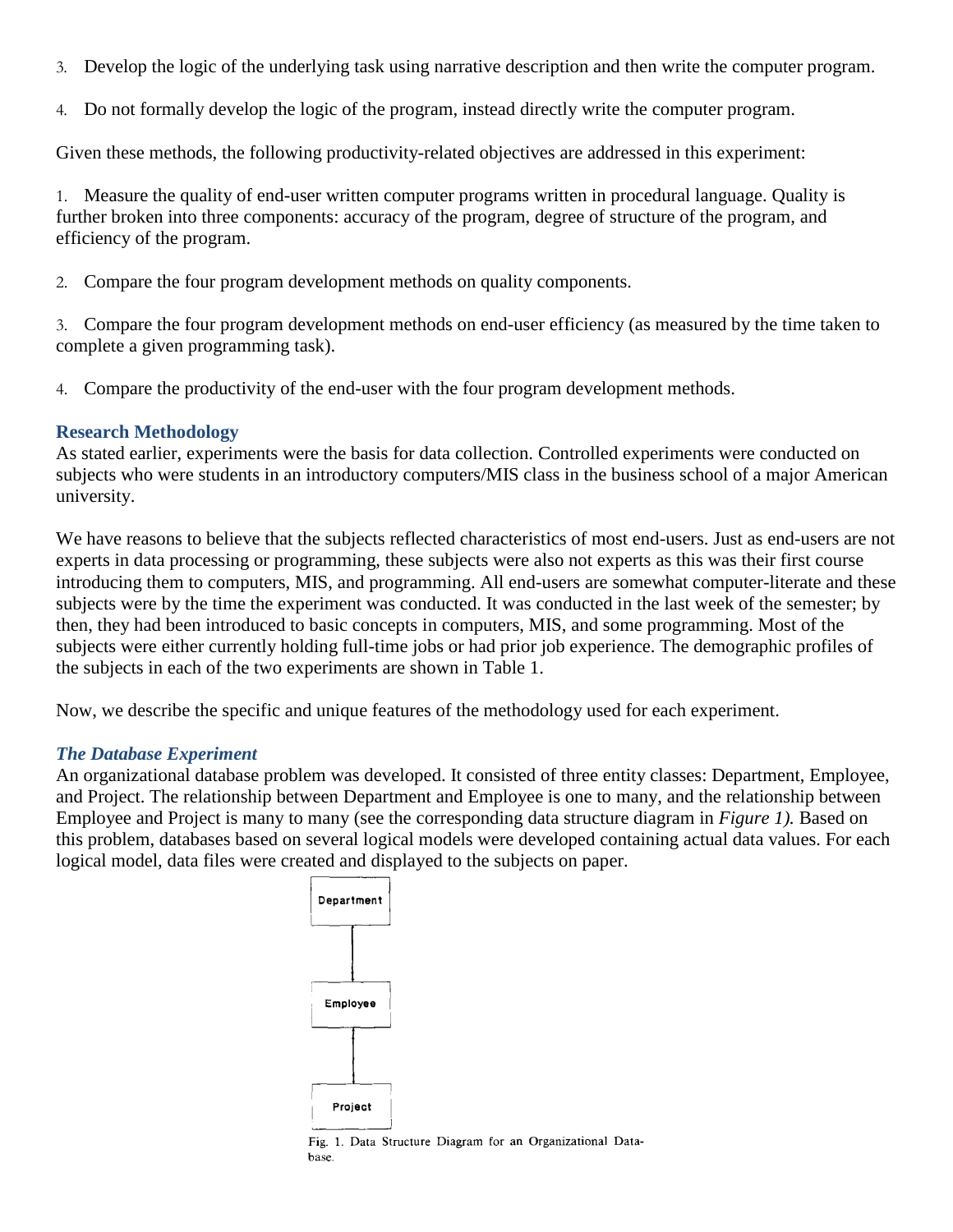Each subject was given the same database rep-resented in one of the logical data models. In addition, they were given an examination on the database. The examination consisted of thirty-two questions, twenty-five of which were on the understanding of the database and five asking them to make modifications to the database. There was one question asking them to express their confidence in the answers and one requiring them to report the time taken to complete the exam. In addition, they had to complete a brief questionnaire seeking demographic data. Participation in the experiment was mandatory, and each subject received partial credit towards the final grade.

Each exam was scored. For the "understanding" type questions, the subject received either zero or one point; however, partial scores were given for the "modification" type questions. As stated earlier, this article reports on the understanding of the database and the time to complete the given task.

### *The Programming Experiment*

Each subject was given the same "moderate" amount of training in writing simple programs. Instruction and practice were given in class in the development of flow diagrams, pseudocode, and concepts of structured programming. This training lasted about three weeks of class lectures, and was considered adequate for writing small programs. In addition, all subjects also wrote three computer programs in BASIC programming language. BASIC was used as the programming language in the experiments, because it is the major language available on personal computers and predominantly used by end-users.

For the experiment itself, a relatively simple problem task was developed. It required the three basic structures of programming (i.e., sequence, selection and iteration [181). This problem was given to all subjects, who were divided into four groups of about equal size and were asked to write the computer program using one of the four techniques.

Each subject also completed a short questionnaire about demographic data and reported the time to complete the program. Again, participation was mandatory and students received partial credit towards the final grade. Each response was evaluated by two graduate assistants. Only the final product of the program development process, i.e., the actual hand-written program, was evaluated. Each graduate assistant graded each program on its degree of structure (on a 1 to 5 scale; 1 being no or low structure and 5 being very high structure), correctness of the program (again on a 1 to 5 scale), lines of code (not counting comment lines), and finally a grade for the overall quality of the program (on a 0 to 10 scale). Since grading involves some subjectivity, we used two graders for each program. If the grades assigned by the two graders were close, then we simply took their average; otherwise, the author arbitrated, regraded the program, and then assigned a grade.

Finally, several statistical tests were conducted for both experiments to analyze the data and produce the results.

## **Results**

### *The Database Experiment*

As a caveat, it should be realized that the subject's performance with each data model is influenced to a degree by the type of questions asked. As reported by Boehm-Davis et al. [6], users perform better when the form of the data-base matches the type of questions. However, in our study, we have included a variety of question types that are typical of business data processing, and the purpose is to evaluate the overall performance of the end-user with each model. Also, our results are less sensitive to this effect, as our data models are not as radically different as in [6] (they considered spatial, tabular and verbal models, while our models may be considered variations of the " tabular" model).

## *1. End-User Understanding of the Meaning of the Database:*

There were a total of 149 usable responses from the subjects: 28 used the relational model, 18 used the hierarchical model, 29 used the network model, 20 used the object-oriented model, and the remaining used other models. Since, the database problem was relatively small, most subjects did a good job. On understanding based on retrieval of information, the average score was 23.95 out of a maximum of 25 and the standard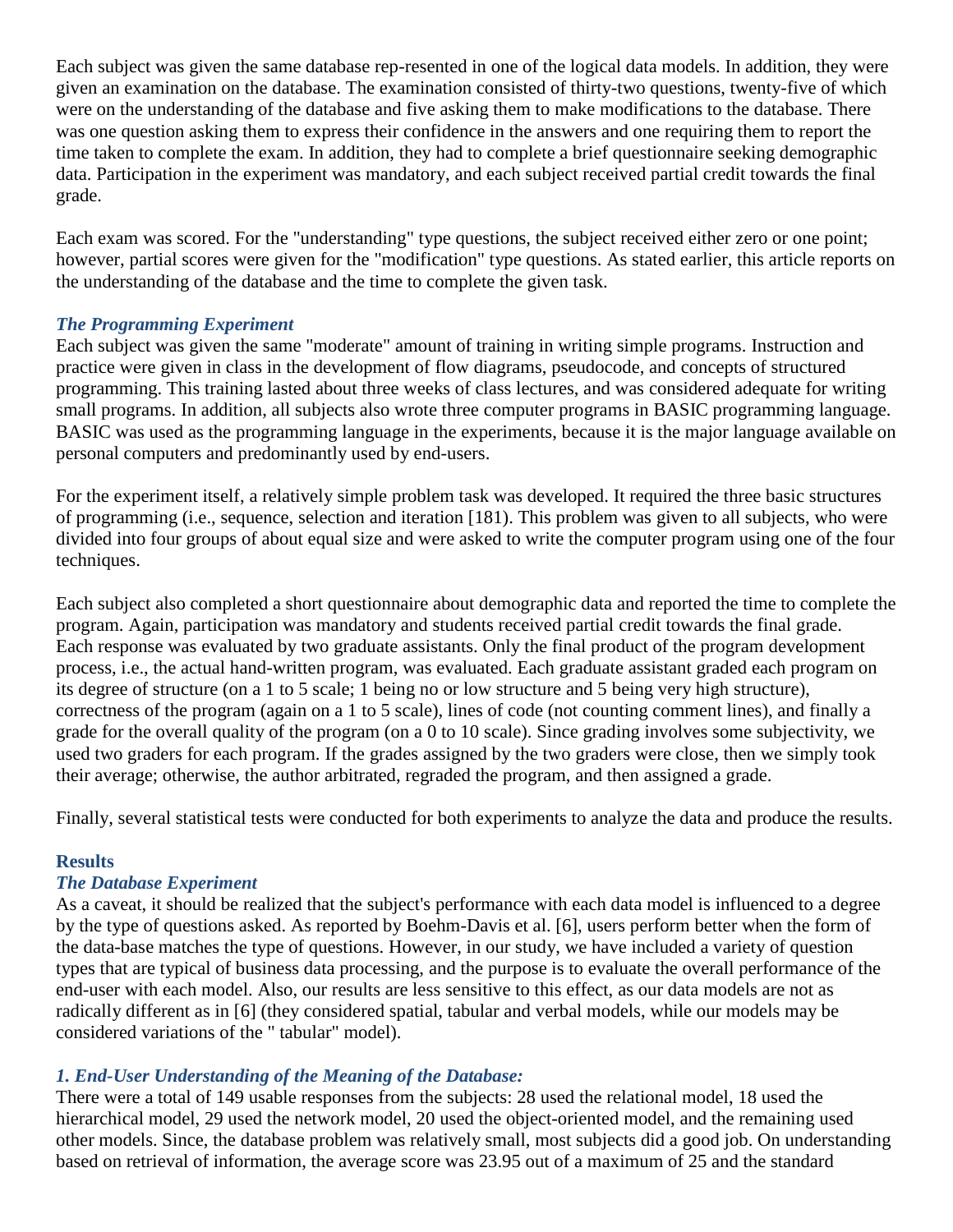deviation was 1.24. There were five somewhat complex query questions; on those the scores were not as high. The time to complete the task averaged 29 minutes.

## **2. Comparison of the Four Logical Data Models on Understanding:**

The average scores on all 25 questions, are reported below.

| Hierarchical Network Relational Object-Oriented |  |
|-------------------------------------------------|--|
|-------------------------------------------------|--|

| Average:  |       | 23.439 24.287 | 23.605 | 24.037 |
|-----------|-------|---------------|--------|--------|
| Std. Dev. | 1.750 | $0.850$ 1.103 |        | 0.841  |

Using an ANOVA test for differences of means, these results are only marginally significant (p value of 0.168). On specific complex questions, the p value ranges between 0.026 and 0.06. Interpreting the results, the network and object-oriented data models yield a higher understanding of the data than the hierarchical and relational models. The underlying reason may be that the object-oriented model and the network model represent the data closer to the user's way of viewing his/her data needs than do the relational model and the hierarchical model. For example, the user is not restricted to only 1 : M relationships or non-repeating group data items.

### **3. Comparison of the Four Logical Data Models on Efficiency:**

The average time (in minutes) required to complete the task using each of the four models is shown below. *Hierarchical Network Relational Object-Oriented*

| Average:  | 32.7  | 28.1 32.4 |     | 26.8 |
|-----------|-------|-----------|-----|------|
| Std. Dev. | - 8.1 | 6.7       | 5.3 | 7.1  |

Again using ANOVA, these results are highly significant (p value of 0.001). As before, network and objectoriented models take significantly less time for task accomplishment than hierarchical and relational models. This comparative ease of task accomplishment may again be due to the closeness of the network and objectoriented models to the user's way of thinking about this problem.

## **4. Comparison of the Four Logical Data Models on Productivity..**

Dividing the understanding score by the time taken to complete the task gives us a measure of productivity. The productivity measures for the four logical models are:

|           |       |             | Hierarchical Network Relational Object-Oriented |
|-----------|-------|-------------|-------------------------------------------------|
| Average:  | 0.782 | 0.908 0.746 | 0.959                                           |
| Std. Dev. | 0.297 | 0.203 0.115 | 0.261                                           |

Again the statistical tests show that these means are significantly different (p value of 0.001). The objectoriented model is the most productive, closely followed by the network model. The hierarchical and relational models are the least productive for this problem.

### *The Programming Experiment*

### **1. Quality of End-User Written Procedural Pro-grams:**

Three measures were captured which reflect the quality of the end-user programs: structure, correctness (accuracy) and overall quality. The total number of subjects for this experiment was 83. On a 1 to 5 scale (1 being low and 5 being high), the average structure of the end-user written programs was 2.17, with a standard deviation of 1.09. The average correctness score, again on a 1 to 5 scale, was 2.27 with a standard deviation of 1.07. The overall quality score, on a 0 to 10 grading scale, was 4.13 with a standard deviation of 2.6. These results suggest that the quality of programs, writ-ten in procedural language by end-users, is relatively low. This should not be a totally surprising result; in fact it supports the documented experiences of some researchers in the field [11].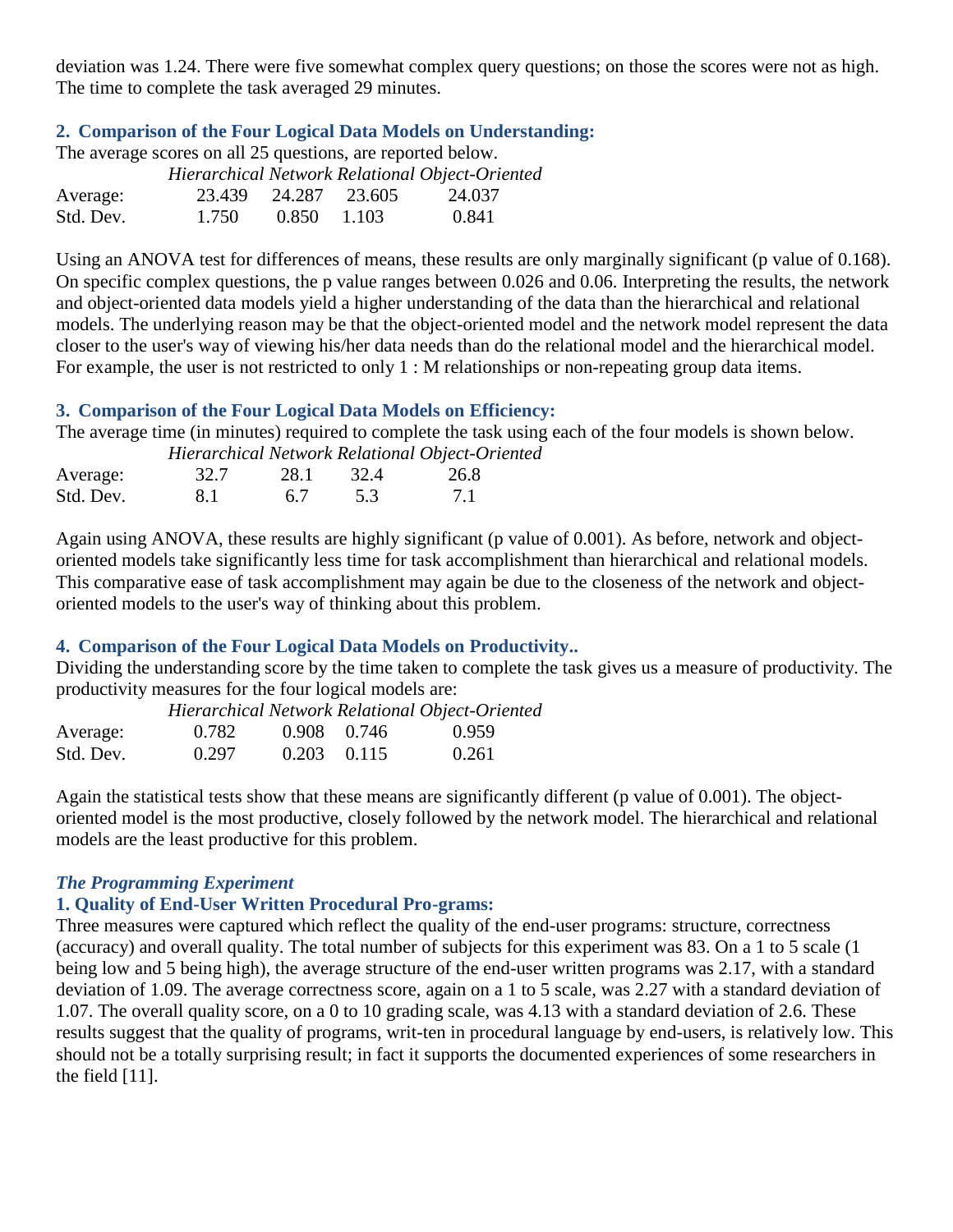### **2. Comparison of the Four Methods on the Quality of Programs:**

As previously stated, method 1 (M1) is to develop a program after developing a flow diagram, method 2 (M2) is to develop a program after developing a pseudocode, method 3 (M3) is to develop a program after writing a narrative description, and method 4 (M4) is to directly write a program. Our initial hypotheses on quality were:

a. End users writing a program directly without the use of a formal method in logic development will have the poorest quality program.

b. Programs written with flow charts or pseudo-code for logic development will be of the highest quality.

c. Programs written with narrative description for logic development will be of higher quality than those written directly.

| Table 2                          |      |      |                |      |
|----------------------------------|------|------|----------------|------|
|                                  | M1   | M2   | M <sub>3</sub> | M4   |
| Number of Subjects               | 25   | 16   | 15             | 27   |
| Average Overall Quality Grade    | 3.98 | 4.75 | 3.73           | 4.11 |
| Average Structure Score          | 2.22 | 2.06 | 2.20           | 2.17 |
| <b>Average Correctness Score</b> | 2.38 | 225  | 2.20           | 2.20 |

The results of the experiments are shown in Table 2. For each method, results are included on the number of subjects, the average structure score, the average correctness score, and the average overall quality score. The above results do not support any of the above hypotheses, based on ANOVA tests for equality of means. The p values from the ANOVA tests are 0.726, 0.975, 0.935 respectively for overall quality, structure and correctness.

Some mild differences exist between the methods (though not statistically supported). For example, method M2 (i.e. using pseudocode to develop programs) yields the highest overall quality programs. Contrary to expectations, method M4 (writing programs directly) does not, in most cases, produce programs any worse in quality than programs written with formal logic development. Also, there is a slight indication that flow diagrams yield better structured programs; and both flow diagrams and pseudocodes generate slightly more correct programs. Note that these results are to be interpreted in the proper context, i.e., inexperienced end-users writing small programs.

## **3. Comparison of the Four Methods on End-User Efficiency:**

Our hypotheses regarding the efficiency of the methods were:

a. Of the four methods, programs written with flow charts for logic development will take the most time to complete.

| Table 3<br>Time to Complete the Program  |              |
|------------------------------------------|--------------|
| Method M1 (using flow diagram):          | 18.9 minutes |
| Method M2 (using pseudocode):            | 16.8 minutes |
| Method M3 (using narrative description): | 14.8 minutes |
| Method M4 (directly writing program):    | 13.9 minutes |

b. Programs written directly will take the least time to complete.

Both hypotheses are only mildly supported (an ANOVA on the completion time of the four methods gave a p value of 0.18). The rank ordering in descending order of the four methods according to average completion time for the program is: Ml, M2, M3, and M4. The actual average times are reported in Table 3*.*

## **4. Comparison of the Four Methods on End-User Productivity:**

The above findings on efficiency take special relevance, primarily because we did not find statistically significant differences between the quality of programs written by the four methods. Dividing the overall quality by task completion time gives us a productivity measure. Statistical tests showed significant differences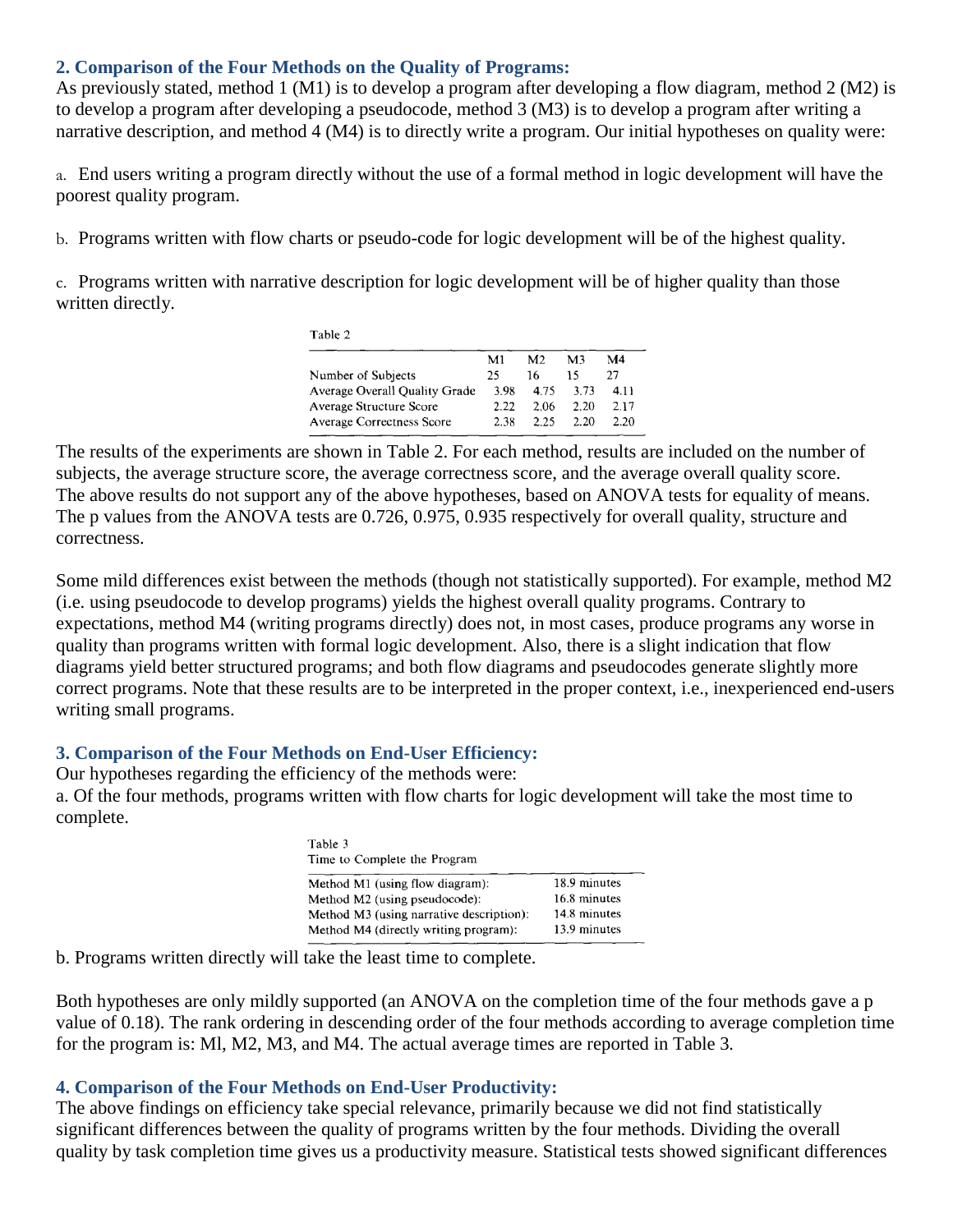between the four methods on this productivity measure. Methods M2 (using pseudocode) and M4 (directly writing programs) showed the highest productivity ratings; comparatively, the ratings of the other two methods were low.

## **Discussion and Conclusions**

While the results of controlled experiments are sound in terms of internal validity, their interpretation and application to other external environments need to be done with caution and care. With this caveat, these experimental results have several implications for end-users, whether they are working as command level users or programmers. There are implications for information system designers and database designers also.

As per our first experiment, command level end-users working with databases perform better when they are working with logical data models consistent with their own views of reality. They are more accurate in their understanding, are more efficient, and are more productive when working with databases based on objectoriented or network data models.

The IS or database designer, when designing a database for the end-user use should find this result very important. The technical merits and drawbacks of the data models have been well documented in the literature; however end-user concerns have largely been ignored. We suggest that irrespective of what the physical and global logical organization of the data is, the designer should strive to provide the local interface (sub-schema) of the database to be consistent with the end-user's perception of reality. On this yardstick, and based on our problem, our experiment suggests that the object-oriented and network models hold greater promise than the hierarchical model and the often-touted relational model.

Several lessons are also learned from our second experiment. When end-users write small programs in a highlevel procedural language, then no method for program development stands out. The programs are of about equal low quality irrespective of the program development method. Moreover, writing a program directly is expeditious. While intuitively and logically, it does not seem right to write a program without formal development of the logic, our result suggests the opposite. Perhaps, for small problems, the logic development can be done intuitively and formal logic development only adds to the total time for program development.

On productivity measures for programming, the two methods that stand out are program development directly and development with pseudocode. Although direct program development may appear tempting, we recommend the preparation of pseudocode prior to program development. This is consistent with the structured approaches advocated in the literature.

The finding that the quality of the programs written in high-level procedural language by end-users was low to medium was somewhat expected, but still disturbing. One way to alleviate this is by way of formal computer and programming education. However, this approach may be impractical for many organizations, because of the amount of resources required for training. Besides, it defeats the very concept of end-user computing, i.e., the ability of relatively naive users to compute.

The problem lies in the end-users not being able to specify the procedural details of the computer program. The end-users are functional experts, and it should be easy for them to specify the functional requirements of the computer program. Why not give them languages which work largely on the basis of functional requirements? The answer lies in the fourth generation languages and tools (4GL's) [20], which are non-procedural and declarative means of task accomplishment. They rely on the " what" of the problem rather than the " how". Therefore, we recommend that managers of end-user computing should focus on acquiring the 4GL's and should encourage the end-users to use them.

Finally, end-user computing has become so pervasive that it demands continuous scrutiny and attention. While we have addressed specific issues of two constituencies of end-users (command level end-users, and